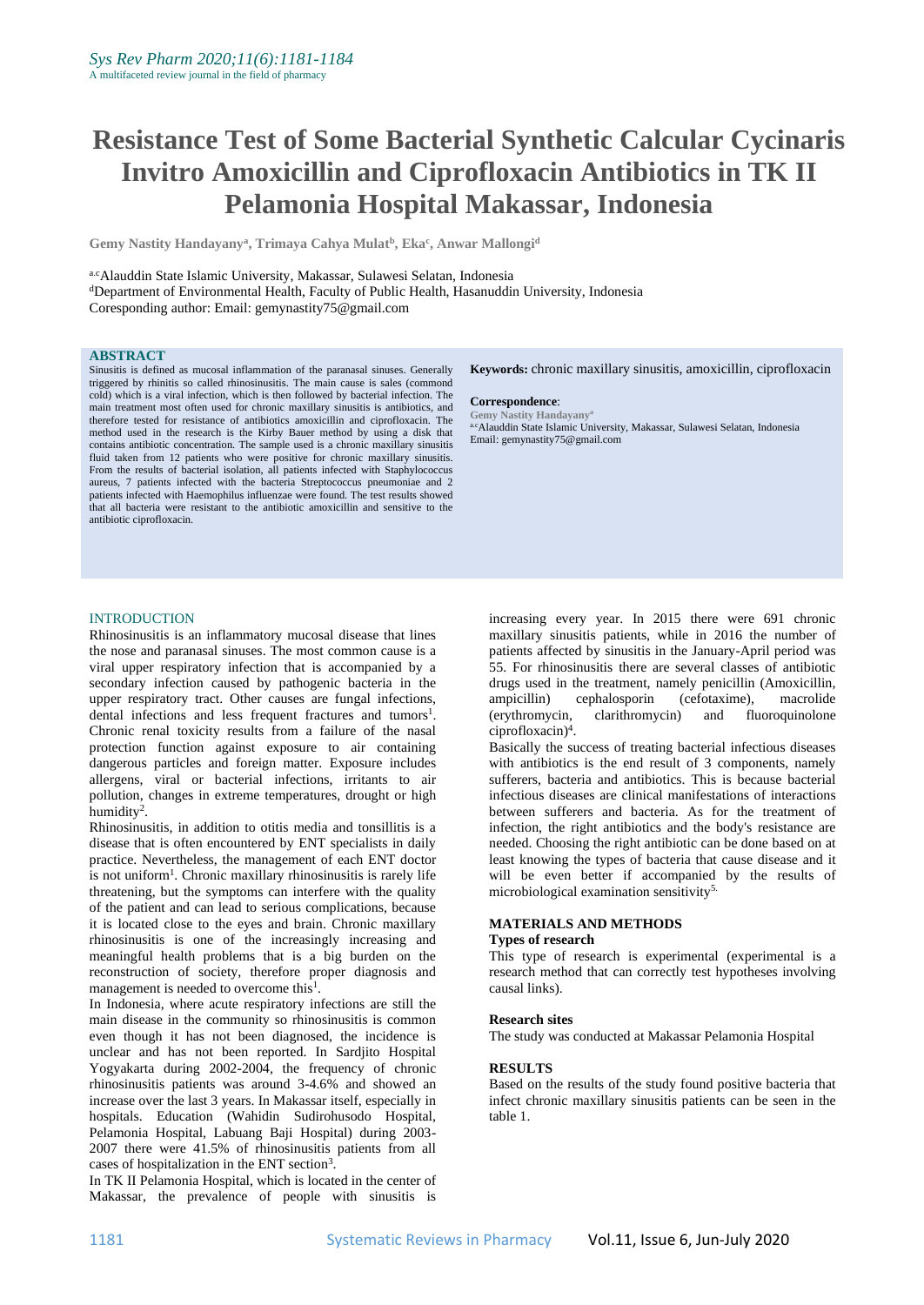Handayany *et al*. / Resistance Test of Some Bacterial Synthetic Calcular Cycinaris Invitro Amoxicillin and Ciprofloxacin Antibiotics in TK II Pelamonia Hospital Makassar, Indonesia

| Tabel 1: Bacteria that infect chronic maxillary cynicitis<br>patients |                                           |                |              |  |  |  |  |  |  |
|-----------------------------------------------------------------------|-------------------------------------------|----------------|--------------|--|--|--|--|--|--|
| Patient                                                               | Bacteria identified based on observations |                |              |  |  |  |  |  |  |
|                                                                       | Staphylococcus<br>Aureus                  | influenza      |              |  |  |  |  |  |  |
| Patient 1                                                             | + (positive)                              | + (positive)   | - (negative) |  |  |  |  |  |  |
| Patient <sub>2</sub>                                                  | $+$ (positive)                            | - (negative)   | -(negative)  |  |  |  |  |  |  |
| Patient <sub>3</sub>                                                  | + (positive)                              | - (negative)   | - (negative) |  |  |  |  |  |  |
| Patient 4                                                             | + (positive)                              | $+$ (positive) | - (negative) |  |  |  |  |  |  |
| Patient 5                                                             | + (positive)                              | - (negative)   | - (negative) |  |  |  |  |  |  |
| Patient 6                                                             | + (positive)                              | + (positive)   | - (negative) |  |  |  |  |  |  |
| Patient <sub>7</sub>                                                  | + (positive)                              | $+$ (positive) | - (negative) |  |  |  |  |  |  |
| Patient 8                                                             | + (positive)                              | + (positive)   | + (positive) |  |  |  |  |  |  |
| Patient <sub>9</sub>                                                  | + (positive)                              | $+$ (positive) | - (negative) |  |  |  |  |  |  |
| Patient 10                                                            | + (positive)                              | $+$ (positive) | - (negative) |  |  |  |  |  |  |
| Patient 11                                                            | + (positive)                              | - (negative)   | - (negative) |  |  |  |  |  |  |
| Patient 12                                                            | + (positive)                              | - (negative)   | + (positive) |  |  |  |  |  |  |

Analysis of the results of observing the inhibitory power of the resistance test in each patient is shown in the table

|                           |                |   |   |                         |                | Table 2: Results Data Average Inhibitory Power of Amoxicillin<br>Antibiotics Against Staphylococcus Aureus Bacteria |
|---------------------------|----------------|---|---|-------------------------|----------------|---------------------------------------------------------------------------------------------------------------------|
| <b>Bakteria</b><br>Coloni | Disk<br>potenc |   |   | Inhibitory Power verage |                | Information                                                                                                         |
|                           |                |   | Π | Ш                       |                |                                                                                                                     |
| P <sub>1</sub>            | $0 \mu g$      | 0 | 0 | $\overline{0}$          | $\Omega$       | $\mathbb{R}$                                                                                                        |
| P <sub>2</sub>            | $0 \mu g$      | 0 | 0 | $\theta$                | $\theta$       | $\mathbb{R}$                                                                                                        |
| P <sub>3</sub>            | $0 \mu g$      | 0 | 0 | $\overline{0}$          | $\mathbf{0}$   | $\mathbb{R}$                                                                                                        |
| <b>P4</b>                 | $0 \mu g$      | D | 0 | $\theta$                | $\Omega$       | $\mathbf R$                                                                                                         |
| P <sub>5</sub>            | $0 \mu g$      | D | 0 | $\overline{0}$          | $\theta$       | $\mathbb{R}$                                                                                                        |
| P <sub>6</sub>            | $0 \mu g$      | 0 | 0 | $\overline{0}$          | $\overline{0}$ | $\mathbb{R}$                                                                                                        |
| P7                        | $0 \mu g$      | 0 | 0 | $\overline{0}$          | $\theta$       | $\mathbb{R}$                                                                                                        |
| P <sub>8</sub>            | $0 \mu g$      | 0 | 0 | $\overline{0}$          | $\overline{0}$ | $\mathbb{R}$                                                                                                        |
| P <sub>9</sub>            | $0 \mu g$      | D | 0 | $\overline{0}$          | $\overline{0}$ | $\mathbb{R}$                                                                                                        |
| P <sub>10</sub>           | $0 \mu g$      | 0 | 0 | $\theta$                | $\overline{0}$ | $\mathbf R$                                                                                                         |
| P11                       | $0 \mu g$      | 0 | 0 | $\overline{0}$          | $\overline{0}$ | $\mathbf R$                                                                                                         |
| P12                       | $0 \mu g$      | D | 0 | $\overline{0}$          | $\overline{0}$ | $\mathbb{R}$                                                                                                        |
| Total                     |                | D | 0 | $\boldsymbol{0}$        | $\overline{0}$ | R                                                                                                                   |

 $P =$  Patient;  $S =$  Sensitive; I = Intermediat;  $R =$  Resistance

Table 3: Results Data on Average Inhibitory Power of Amoxicillin Antibiotics Against Bacteria Streptococcus pneumoniae

| Table 3: Results Data on Average Inhibitory Power of<br>Amoxicillin Antibiotics Against Bacteria Streptococcus |            |                                                                     |                |                         |                |             |  |  |  |  |  |
|----------------------------------------------------------------------------------------------------------------|------------|---------------------------------------------------------------------|----------------|-------------------------|----------------|-------------|--|--|--|--|--|
| pneumoniae                                                                                                     |            |                                                                     |                |                         |                |             |  |  |  |  |  |
|                                                                                                                |            |                                                                     |                |                         |                |             |  |  |  |  |  |
| Bakteri                                                                                                        | Disk       |                                                                     |                | <b>Inhibitory Power</b> | Average        | Information |  |  |  |  |  |
| a                                                                                                              | poten      |                                                                     |                |                         |                |             |  |  |  |  |  |
| Coloni                                                                                                         | cy         |                                                                     |                |                         |                |             |  |  |  |  |  |
|                                                                                                                |            |                                                                     |                |                         |                |             |  |  |  |  |  |
|                                                                                                                |            | T<br>П<br>Ш                                                         |                |                         |                |             |  |  |  |  |  |
| P <sub>1</sub>                                                                                                 | $10 \mu g$ | $\theta$                                                            | $\Omega$       | 0                       | $\Omega$       | R           |  |  |  |  |  |
| P <sub>4</sub>                                                                                                 | $10 \mu g$ | $\overline{0}$                                                      | $\overline{0}$ | $\overline{0}$          | $\overline{0}$ | R           |  |  |  |  |  |
| P <sub>6</sub>                                                                                                 | $10 \mu g$ | $\overline{0}$                                                      | $\Omega$       | 0                       | $\Omega$       | R           |  |  |  |  |  |
| P7                                                                                                             | $10 \mu g$ | $\overline{0}$                                                      | $\theta$       | $\overline{0}$          | $\Omega$       | R           |  |  |  |  |  |
| P <sub>8</sub>                                                                                                 | $10 \mu g$ | $\overline{0}$<br>$\overline{0}$<br>$\overline{0}$<br>R<br>$\Omega$ |                |                         |                |             |  |  |  |  |  |
| P9                                                                                                             | $10 \mu g$ | $\overline{0}$                                                      | $\Omega$       | $\overline{0}$          | $\overline{0}$ | R           |  |  |  |  |  |
| P <sub>10</sub>                                                                                                | $10 \mu g$ | $\overline{0}$                                                      | $\overline{0}$ | $\overline{0}$          | $\Omega$       | R           |  |  |  |  |  |
| Total                                                                                                          |            | 0                                                                   | $\mathbf{0}$   | 0                       | $\Omega$       |             |  |  |  |  |  |

 $P =$  Patient;  $S =$  Sensitive; I = Intermediat;  $R =$  Resistance



| akteria         | Disk       |                | <b>Inhibitory Power</b> |              |          | Average formation |
|-----------------|------------|----------------|-------------------------|--------------|----------|-------------------|
| Coloni          | potency    |                |                         |              |          |                   |
|                 |            |                |                         |              |          |                   |
|                 |            |                |                         |              |          |                   |
|                 |            | I              | $\mathbf{I}$            | III          |          |                   |
|                 |            |                |                         |              |          |                   |
| P <sub>8</sub>  | $10 \mu g$ | $\overline{0}$ | $\mathbf{0}$            | $\mathbf{0}$ | $\theta$ | R                 |
| P <sub>12</sub> | $10 \mu g$ | $\theta$       | $\mathbf{0}$            | $\mathbf{0}$ | $\theta$ | $\mathbb{R}$      |
|                 |            |                |                         |              |          |                   |
|                 |            |                |                         |              |          |                   |
| Total           |            | $\theta$       | $\mathbf{0}$            | $\mathbf{0}$ | $\Omega$ |                   |

 $P =$  Patient;  $S =$  Sensitive; I = Intermediat;  $R =$  Resistance

5: Average Results Data of Inhibition of Ciprofloxacin Antibiotics Agains <sub>V</sub>lococcus Aureus Bacteria

| Disk<br><b>Bakteria</b><br>Coloni<br>potency |            |      | <b>Inhibitory Power</b> |      | Average | Information |
|----------------------------------------------|------------|------|-------------------------|------|---------|-------------|
|                                              |            |      | Н                       | Ш    |         |             |
| P1                                           | $.0 \mu$ g | 32.7 | 3.46                    | 2.70 | 32.95   | S           |
| P <sub>2</sub>                               | $0 \mu$ g  | 3.64 | 35                      | 5.70 | 35.11   | S           |
| P <sub>3</sub>                               | $0 \mu$ g  | 4.80 | 5.42                    | 5.76 | 35.32   | S           |
| P <sub>4</sub>                               | $0 \mu$ g  | 3.64 | 1.81                    | 4.80 | 33.41   | S           |
| <b>P5</b>                                    | $0 \mu g$  | 3.45 | 4.76                    | 4.50 | 34.23   | S           |
| P <sub>6</sub>                               | $0 \mu$ g  | 4.33 | 35                      | 5.67 | 35.33   | S           |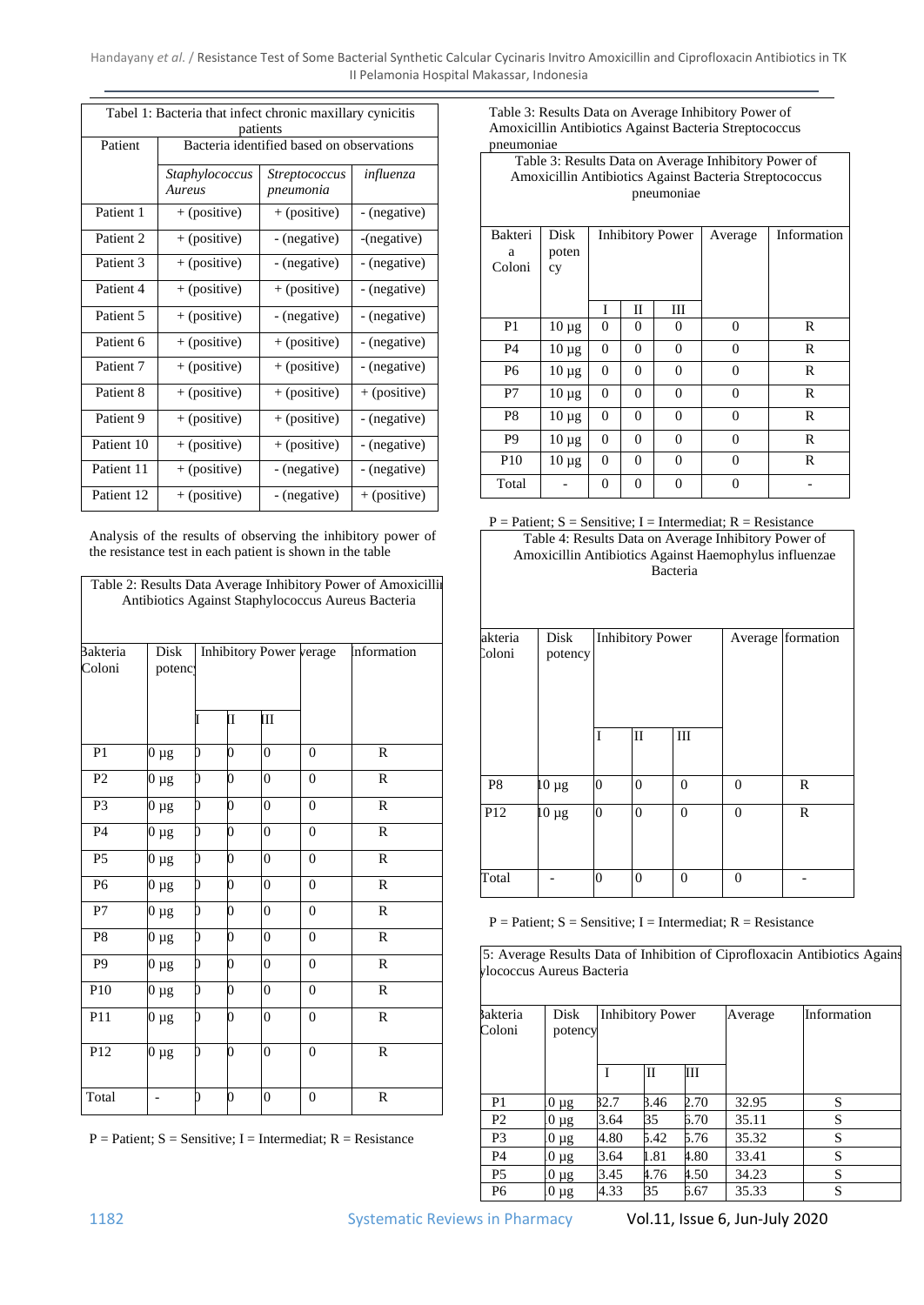Handayany *et al*. / Resistance Test of Some Bacterial Synthetic Calcular Cycinaris Invitro Amoxicillin and Ciprofloxacin Antibiotics in TK II Pelamonia Hospital Makassar, Indonesia

| P7              | $0 \mu$ g | 3.78 | 2.84 | 4.76 | 33.79 | S |
|-----------------|-----------|------|------|------|-------|---|
| P8              | $0 \mu g$ | 0.78 | 8.49 | 1.70 | 30.32 | S |
| P9              | $0 \mu g$ | 2.41 | 2.88 | 2.00 | 32.43 | S |
| <b>P10</b>      | $0 \mu$ g | 4.86 | 5.41 | 4.50 | 34.92 | S |
| <b>P11</b>      | $0 \mu$ g | 4.83 | 2.21 | 4.22 | 33.75 | S |
| P <sub>12</sub> | $0 \mu$ g | 2.87 | 4.33 | 2.89 | 33.36 | S |
| Total           |           |      |      |      |       |   |

 $P =$  Patient;  $S =$  Sensitive; I = Intermediat; R = Resistance

|                    |                |      |                         |      |        | Table 6: Average Results Data of Inhibition of Ciprofloxacin<br>Antibiotics Against Bacteria Streptococcus pneumoniae |
|--------------------|----------------|------|-------------------------|------|--------|-----------------------------------------------------------------------------------------------------------------------|
| Bakteria<br>Coloni | Disk<br>stency |      | <b>Inhibitory Power</b> |      | verage | formation                                                                                                             |
|                    |                | T    | П                       | Ш    |        |                                                                                                                       |
| P <sub>1</sub>     | $0 \mu g$      | 9.92 | ).69                    | 6.24 | 38.95  | S                                                                                                                     |
| P <sub>4</sub>     | 0 µg           | 4.16 | 3.75                    | 6.24 | 34.71  | S                                                                                                                     |
| P <sub>6</sub>     | $0 \mu g$      | 1.06 | 9.66                    | 8.97 | 39.89  | S                                                                                                                     |
| P7                 | 0 µg           | 4.88 | 4.76                    | 8.98 | 36.20  | S                                                                                                                     |
| P8                 | 0 µg           | 5.71 | 7.65                    | 5.00 | 36.45  | S                                                                                                                     |
| P <sub>9</sub>     | $0 \mu$ g      | 5.76 | 4.97                    | 2.88 | 34.53  | S                                                                                                                     |
| P <sub>10</sub>    | $0 \mu$ g      | 7.46 | 7.48                    | 1.66 | 38.86  | S                                                                                                                     |
| Total              |                |      |                         |      |        |                                                                                                                       |

 $P =$  Patient;  $S =$  Sensitive; I = Intermediat;  $R =$  Resistance Tabel 7: Data Hasil Rata- rata Daya Hambat Antibiotik Ciprofloxacin Terhadap Bakteri *Haemophylus influenzae*

| Bakteria        | Disk       |      | <b>Inhibitory Power</b> |      | Avera | Informati |
|-----------------|------------|------|-------------------------|------|-------|-----------|
| Coloni          | poten      |      |                         |      | ge    | on        |
|                 | cy         |      |                         |      |       |           |
|                 |            |      |                         |      |       |           |
|                 |            | I    | П                       | Ш    |       |           |
|                 |            |      |                         |      |       |           |
| P <sub>8</sub>  | $10 \mu g$ | 38.4 | 40.61                   | 39.0 | 39.34 | S         |
|                 |            |      |                         | 3    |       |           |
| P <sub>12</sub> | $10 \mu g$ | 36.0 | 36.99                   | 38.4 | 37.17 | S         |
|                 |            | 5    |                         |      |       |           |
|                 |            |      |                         |      |       |           |
| Total           |            |      |                         |      |       |           |

### **DISCUSSION**

Sensitivity testing aims to determine the level of sensitivity and resistance of an antibiotic to an illness. This test is a very important scientific step, because the results of his research can be used to improve the accuracy of antibiotic use in the treatment of certain diseases. One method used in testing antibiotic sensitivity and resistance is Kirby-Baeur's diffusion method. This method uses a disc (Disk) containing antimicrobial agents and then placed on agar media which has been planted with test microorganisms<sup>10</sup>.

Antibiotics are only needed if the flu and runny nose have secondary infections by bacteria. Most flu and colds do not require antibiotics, antibiotics that are inadequate in doses and frequency<sup>2</sup>. Temperature and other physical environmental, immune system condition may affect the antibiotics<sup>12-19</sup>.

Based on the testing of samples for ciprofloxacin antibiotics for Streptoccus pneumonia bacteria, Staphylococcus aureus

and Haemophilus influenzae, the results showed that all patients were identified as sensitive to ciprofloxacin antibiotics. The mechanism of action of ciprofloxacin is to inhibit bacterial bactericidal activity with a broad spectrum of bacteria against gram positive and negative bacteria. The sensitivity of bacteria to antibiotics depends on the ability of the antibiotic to penetrate the bacterial cell wall. More antibiotics that are effective work against Gram positive bacteria because the cell wall permeability is higher than Gram negative bacteria. So an antibiotic is said to have a narrow spectrum if it is able to inhibit the growth of Gram positive bacteria, while broad spectrum antibiotics if the growth of Gram positive bacteria and Gram negative bacteria can be inhibited by these antibiotics<sup>6</sup>.

## **CONCLUSION**

The results showed that the most infecting bacteria with chronic maxillary sinusitis were Staphylococcus aureus which infected 12 patients from 12 patients, infecting 7 of 12 patients and then Haemophylus influenzae positively infected 2 of 12 patients. From the results of the antibiotic resistance test using the Kirby Bauer method (agar diffusion) the results showed that 12 patients who were given antibiotic amoxicillin were positively resistant, whereas the ciprofloxacin antibiotic showed that ciprofloxacin still had a sensitive effect on the 12 patients.

### **REFERENCES**

- 1. Arief Nahrul Badry. (2014). *Hubungan Antara Variasi Anatomi Kompleks Nasifrontal Terhadap sistem Drainase Sinus Frontal Dengan Kejadian Rinosinusits Frontal.* Konestrasi Pendidikan Dokter Spesialis Terpadu Program Pasca Sarjana Biomedik UH Makassar. FKUH. Makassar
- 2. Ario, widodo kentjono. (2014). *Etiologi danPatofisiologi*   $Rinos inusitis$ . Airlangga / RSU Dr. Soetomo Surabaya
- 3. Brooks GF, Butel SJ, Morse AS. (2011). *Medical Microbiology. International Edition. 22nd ed*. McGraw-Hill. New York.,,
- 4. Brooks, G., Carroll, K. C., Butel, J. & Morse, S. (2012). *Jawetz, Melnick &Adelberg's Medical Microbiology.*  26th ed. New York: McGraw-Hill Medical.,,,,,,,
- 5. Difco & BBL. (2011). *Manual of Microbiological Culture Media*. 2nd edition . Becton, Dickinson Company
- 6. *Djide M, Natsir. dan Sartini. (2008). Dasar-dasar Mikrobiologi.Universitas Hasanuddin:Makassar*
- 7. Dwiyana, yosepha. (2015). *Kemampuan PCR Gen psaA untuk Mendeteksi Inokulum Streptococcus pneumoniae dalam Media Cair*. Jakarta: UI-Press.
- 8. Kayserl. FH *et al.* (2010). *Medical Microbiology*. New York. Thieme.
- 9. Lalitha M.K. (2011). *Manual on Antimicrobial Susceptibility Testing.* Christian Medical College. Vellore, Tamil Nadu.
- 10. Mansjoer dkk, *Kapita Selekta Kedokteran*, (2000)*,* edisi ke-3 Jilid I, Media Aesculapius, Jakarta: FKUI.
- 11. Silva Sari Indah. (2013). *Dinamika Interlekuin 8 pada Rinosinusitis Kronis Di RS Wahidin Sudirohusodo Makassar.* Konsentrasi Pendidikan Dokter Spesialis Terpadu. FK UH
- 12. Tjay, T. H. dan Rahardja, K. (2010)) ; "*Obat-Obat Penting : Khasiat, Penggunaan, dan Efek-Efek Sampingnya*, Edisi kelima", Elex Media Komputindo, Jakarta